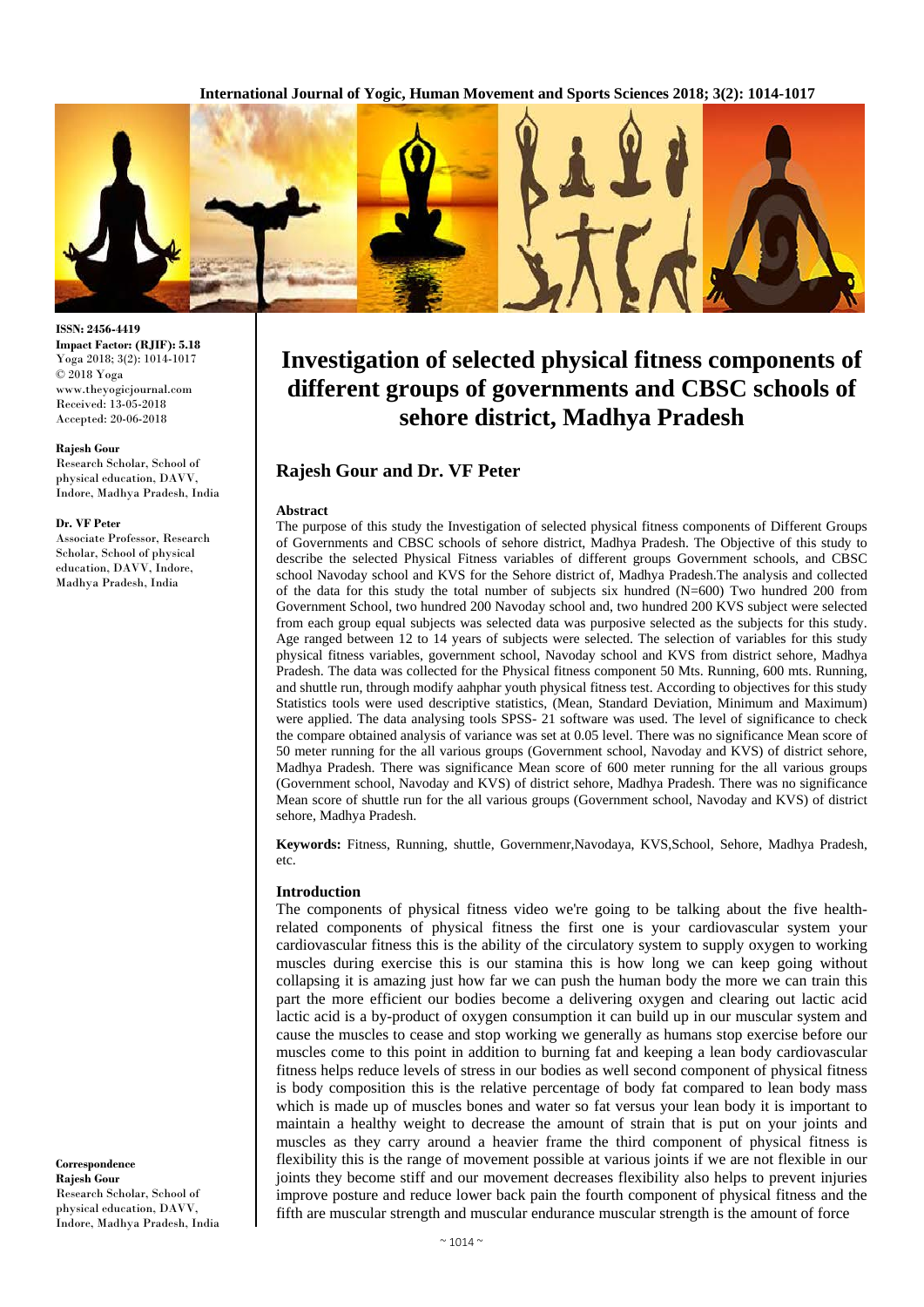International Journal of Yogic, Human Movement and Sports Sciences

single contraction of a muscle it is important to be strong to power through sports movements sustain a physical hit and avoid injuries muscular endurance is the ability of the muscle group to continually contract over an extended length of time there are six skill related components of physical fitness the first is speed this is the ability to move quickly from one point to another in a straight line not just your body speed but in some sports it requires more speed from certain body parts like in golf and baseball the swing the hands or in football the speed of kicking the ball agility is the ability of the body to change direction quickly you can use this to dodge a defender or get to a ball quicker than your opponent's third component is balance the ability to maintain an upright posture while still or moving it is linked to agility and that in order to move quickly and efficiently your body has to be on balance in different postures the fourth skill related component is coordination this is the integration with your hands or your foot movements and an input of the senses the fifth is reaction time this is the amount of time it takes to get moving it is how quickly your brain can respond to a stimulus and initiate that response and the sixth is power this is the ability to do strength work at an explosive pace it is the product of both strength and speed put together.

# **Objectives of the study**

The Objective of this study to describe the selected Physical Fitness variables of different groups Government schools, and CBSC school Navoday school and KVS for the Sehore district of, Madhya Pradesh.

# **Methodology**

### **Selection of the subjects**

The selection of subjects for this study the total number of subjects six hundred (N=600) Two hundred 200 from Government School, two hundred 200 Navoday school and, two hundred 200 KVS subject were selected from each group equal subjects was selected data was purposive selected as the subjects for this study. Age ranged between 12 to 14 years of subjects were selected.

# **Criterion measure**

The analysis and collected of the data for this study the total number of subjects six hundred (N=600) Two hundred 200 from Government School, two hundred 200 Navoday school and, two hundred 200 KVS subject were selected from each group equal subjects was selected data was purposive selected as the subjects for this study. Age ranged between 12 to 14 years of subjects were selected. The selection of variables for this study physical fitness variables, government school, Navoday school and KVS from district sehore, Madhya Pradesh. The data was collected for the Physical fitness component 50 Mts. Running, 600 mts. Running, and shuttle run, through modify aahphar youth physical fitness test.

- 1. 50 yards' dash to measure the speed of the subjects
- 2. 600 yards run & Walk to measure endurance of the subjects
- 3. Shuttle run to measure agility of the subjects

# **Speed 50 (METER DASH)**

<span id="page-1-1"></span><span id="page-1-0"></span>Sprint or speed tests can be performed over varying distances, depending on the factors being tested and the relevance to the sport. The 50 Meter Sprint is part of the International Physical Fitness Test, and their protocol is listed here.

**purpose:** The aim of this test is to determine acceleration and speed.

**Equipment required:** measuring tape or marked track, stopwatch, cone markers, flat and clear surface of at least 70 meters.

**Procedure:** The test involves running a single maximum sprint over 50 meters, with the time recorded. A thorough warm up should be given, including some practice starts and accelerations. Start from a stationary standing position (hands cannot touch the ground), with one foot in front of the other. The front foot must be behind the starting line. Once the subject is ready and motionless, the starter gives the instructions "set" then "go.". The tester should provide hints for maximizing speed (such as keeping low, driving hard with the arms and legs) and the participant should be encouraged to not slow down before crossing the finish line.

**Results:** Two trials are allowed, and the best time is recorded to the nearest 2 decimal places. The timing starts from the first movement (if using a stopwatch) or when the timing system is triggered, and finishes when the chest crosses the finish line and/or the finishing timing gate is triggered.

**Target population:** soccer other sports in which speed over a similar distance is important.

**Reliability:** Reliability is greatly improved if timing gates are used. Also weather conditions and running surface can affect the results, and these conditions should be recorded with the results. If possible, set up the track with a crosswind to minimize the effect of wind.

**Comments:** the timer should stand back away from the running track so they can clearly see the first movement and also see the runner pass the finish line.<sup>[1](#page-1-0)</sup>

# **Cardiovascular Endurance**

# **(600 Yard Runwalk)**

**Equipment** Track or area marked according to FIGURES 11- 13. and stopwatch. DESCRIPTION Pupil uses a standing start. At the signal "Ready? Go!" the pupil starts running the 600-yard distance. The running may he interspersed with walking. It is possible to have a dozen pupils run at one time by having the pupils pair off before the start of the event. Then each pupil listens for and remembers his partner's time as the latter crosses the finish. The timer merely calls out the times as the pupils cross the finish. RULES Walking is permitted. but the object is to cover the distance in the shortest possible time.

**Scoring:** Record in minutes and seconds.**[2](#page-1-1)**

# **Agility**

### **(Shuttle Run**)

**Purpose:** To measure the agility of the performer in running and changing direction.

**Equipments:** Whistle,Marking tape, cones, stop watch and two batons.

**Procedure**: The performer start behind the starting line on the signal "go" and runs towards the baton, pick up one, return to the starting line, and places baton behind the line. Then repeats the process with the second baton. Total distance covered in one repetition will 40 meter.

**Scoring:** The score for each performer is the length of time require (to the nearest tenth of second) to complete the course

1

<sup>1</sup> http://www.topendsports.com/testing/tests/sprint-

<sup>50</sup>meters.htm

<sup>2</sup> https://files.eric.ed.gov/fulltext/ED099353.pdf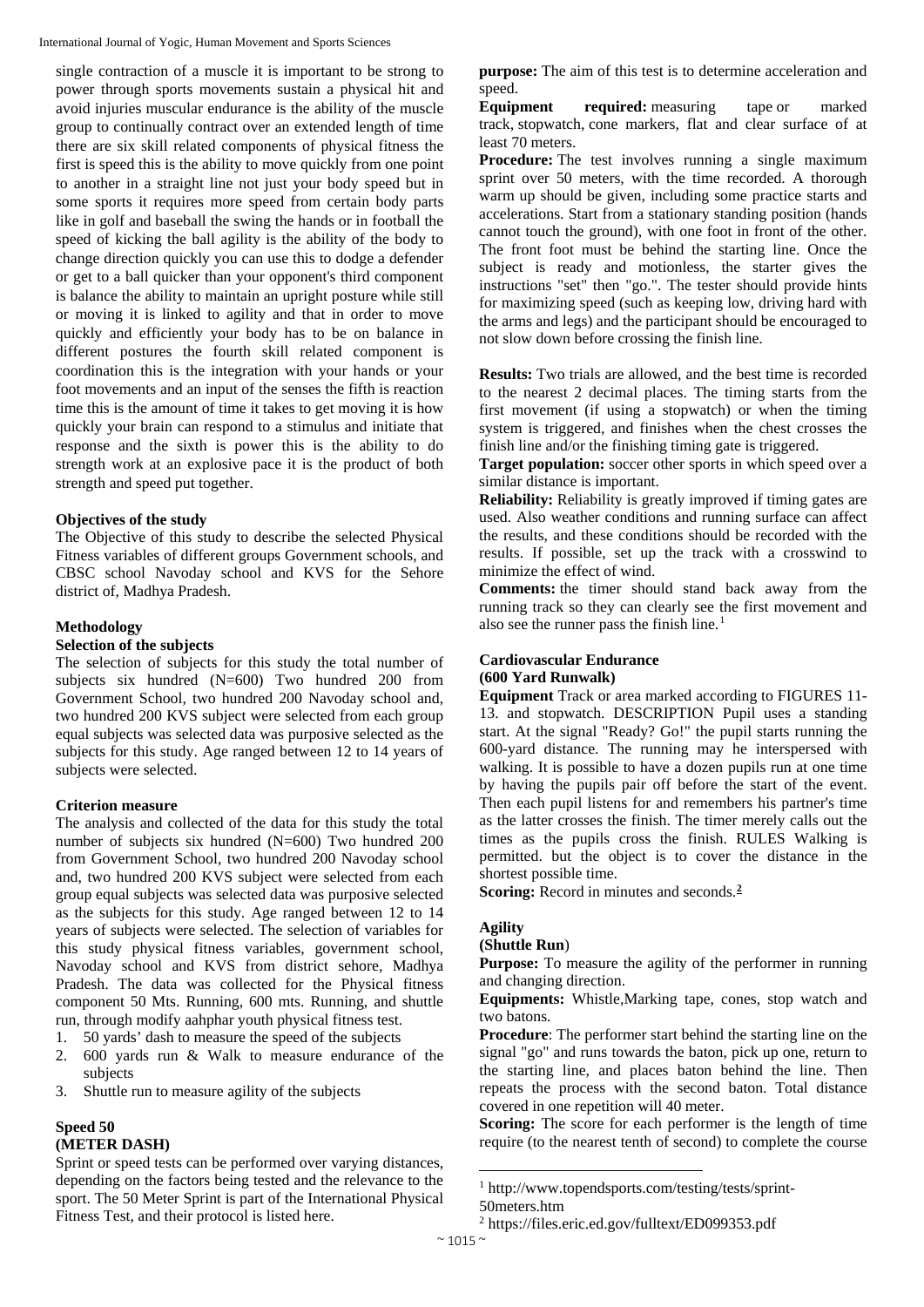International Journal of Yogic, Human Movement and Sports Sciences

record.

### **Statistical technique**

According to objectives for this study Statistics tools were used descriptive statistics, (Mean, Standard Deviation, Minimum and Maximum) were applied. The data analysing tools SPSS- 21 software was used.

# **Level of Significance**

The level of significance to check the compare obtained analysis of variance was set at 0.05 level.

# **Findings and Results of the Study**

Table 1 Descriptive statistics tables Mean and Standard Deviation value of Different groups of Government School, and CBSC school Navoday and KVS coaching Physical fitness components of 50 mts. Running

| 'able |  |
|-------|--|
|       |  |

| <b>Variables</b> | <b>Groups</b>           | <b>Mean</b> | Std.<br><b>Deviation</b> |     | <b>MinimumMaximum</b> |
|------------------|-------------------------|-------------|--------------------------|-----|-----------------------|
| 50 Meter         | Government School 11.08 |             | 7.89                     |     | 119                   |
|                  | Navoday School          | 10.32       | 6.34                     |     | 96                    |
|                  | <b>KVS</b>              | 10.22       | 1.73                     | 5.2 | 14.6                  |
|                  | Total                   | 10.54       | 5.93                     |     | 119                   |

Table- 1 This study was conducted results for the various government and CBSC Navoday and KVS. The mean and standard deviations let me pull this up here standard deviations are very useful in comparing the data sets therefore that first table, group Statistics, is shown in Figure 1. This table includes descriptive statistics mean and standard deviations for each group of physical fitness variables, like 50 meter Running for various groups government school, Navoday school and KVS from district sehore, Madhya Pradesh. Specifically, the table includes the mean and standard deviations of 50 meter. for the Government school (11.08**±**7.89) t and CBSC Navoday (10.32**±**6.34) and KVS **(**10.22**±**1.73**)** and You might be tempted to conclude that this indicates that government school of 50 mts. running, and KVS 50 mts. running had insignificantly mean scores.



**Fig 1:** Mean and Standard Deviation Value of Different groups (Government School, and CBSC School Navoday and KVS) students of Physical fitness components of 50 meters.

Table 1 Descriptive statistics tables Mean and Standard Deviation value of Different groups of Government School,

and CBSC school Navoday and KVS coaching Physical fitness components of 600 mts. Running

**Table 2**

| Variables | <b>Groups</b>            | <b>Mean</b> | Std.<br><b>Deviation</b> |      | <b>Minimum</b> Maximum |
|-----------|--------------------------|-------------|--------------------------|------|------------------------|
|           | Government<br>School     | 3.03        | 0.29                     | 2.00 | 3.85                   |
|           | 600 Mts. Navodaya School | 2.80        | 0.89                     | 1.62 | 10.21                  |
|           | <b>KVS</b>               | 3.40        | 1.12                     | 0.00 | 10.07                  |
|           | Total                    | 3.07        | 0.88                     | 0.00 | 10.21                  |

Table- 2 This study was conducted results for the various government and CBSC Navoday and KVS the mean and standard deviations let me pull this up here standard deviations are very useful in comparing the data sets therefore that first table, group Statistics, is shown in Figure 2 This table includes descriptive statistics mean and standard deviations for each group of physical fitness variables, like component 600 mts. running for various groups government school, Navoday school and KVS from district sehore, Madhya Pradesh. Specifically, the table includes the mean and standard deviations of 600 mts. Running for the Government school (3.03+±0.29) and CBSC Navoday  $(2.80\pm0.89)$  and KVS  $(3.40\pm1.12)$  and You might be tempted to conclude that this indicates that government school of 600 mts. running, and Navoday 600 mts. running had significantly mean scores.



**Fig 2:** Mean and Standard Deviation Value of Different groups (Government School, and CBSC school Navoday and KVS) students of Physical fitness components of 600 meters.

Table 3 Descriptive statistics tables Mean and Standard Deviation value of Different groups of Government School, and CBSC school Navoday and KVS coaching Physical fitness components of Shuttle Run.

| anı<br>о |  |
|----------|--|
|----------|--|

| <b>Variables</b> | <b>Groups</b>             | Mean  | Std.<br><b>Deviation</b> |      | <b>MinimumMaximum</b> |
|------------------|---------------------------|-------|--------------------------|------|-----------------------|
|                  | Government School [13.33] |       | 2.14                     | 0.00 | 18.10                 |
| Shuttle          | Navoday School            | 11.93 | 1.79                     | 8.00 | 16.00                 |
| Run              | <b>KVS</b>                | 11.86 | 2.05                     | 0.00 | 18.50                 |
|                  | Total                     | 12.37 | 2.11                     | 0.00 | 18.50                 |

Table 3 This study was conducted results for the various government and CBSC Navoday and KVS the mean and standard deviations let me pull this up here standard deviations are very useful in comparing the data sets therefore